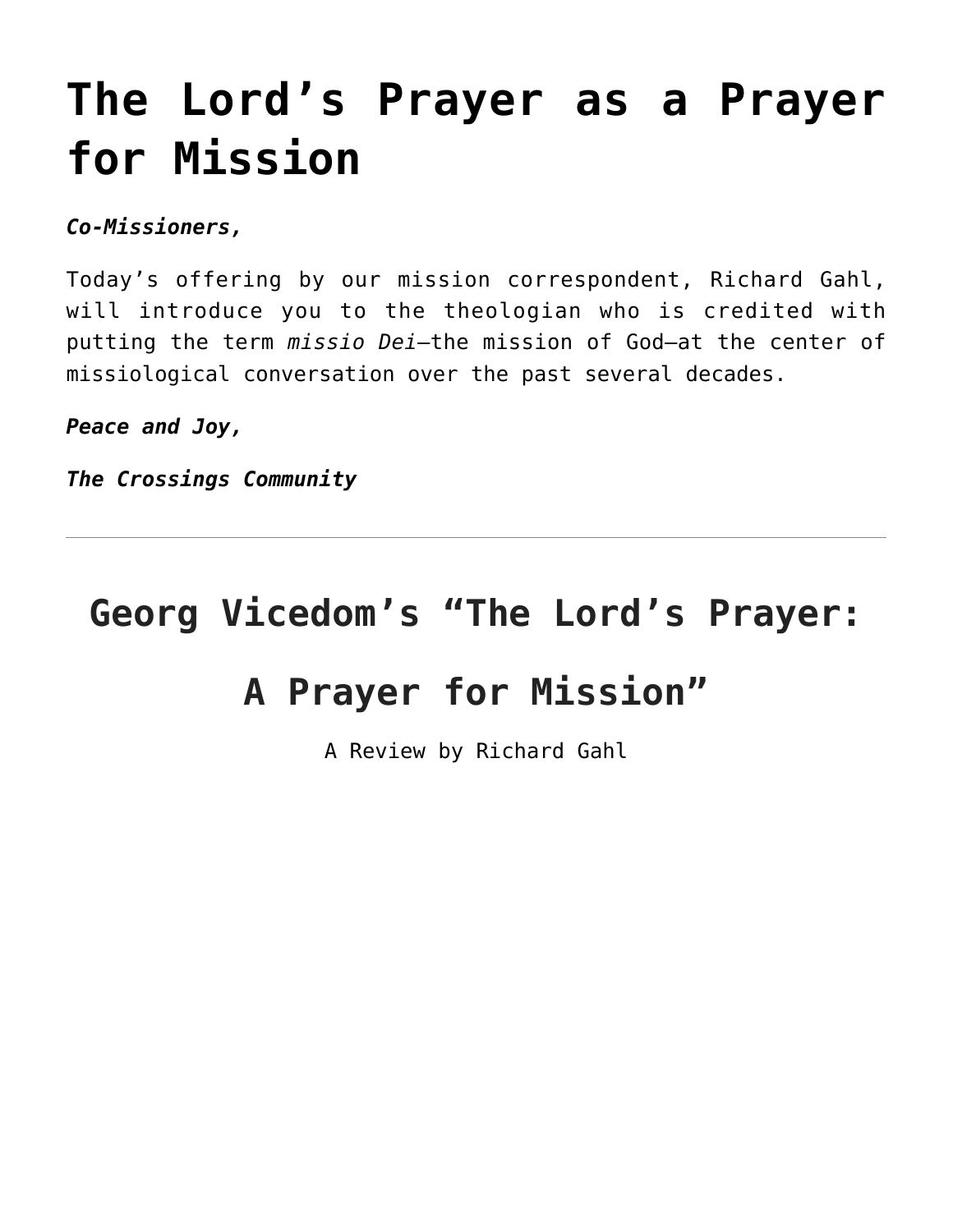

Georg Vicedom's *The Mission of God* is a continual reference in my mission library. The foreword to the 1965 translation from Concordia Publishing House (CPH) was written by Bishop Lesslie Newbigin, whose mission-related publications are the foundation for the North American Gospel and Our Culture Network which has been [previously referenced in this blog](https://crossings.org/thursday-theology-4/). Vicedom worked from 1929 to 1939 as a missionary in the central highlands of what is now Papua New Guinea. Because he was a German citizen serving under the Neuendettelsau Mission Society, he was required to return to Germany at the onset of World War II. On his return he taught at the Neuendettelsau seminary, later taking a part-time position at the University of Erlangen.

In 1967 CPH also published Vicedom's *A Prayer for the World: The Lord's Prayer, a Prayer for Mission*. It was translated by Ed and Marie Schroeder. This writer has been able to obtain a photocopy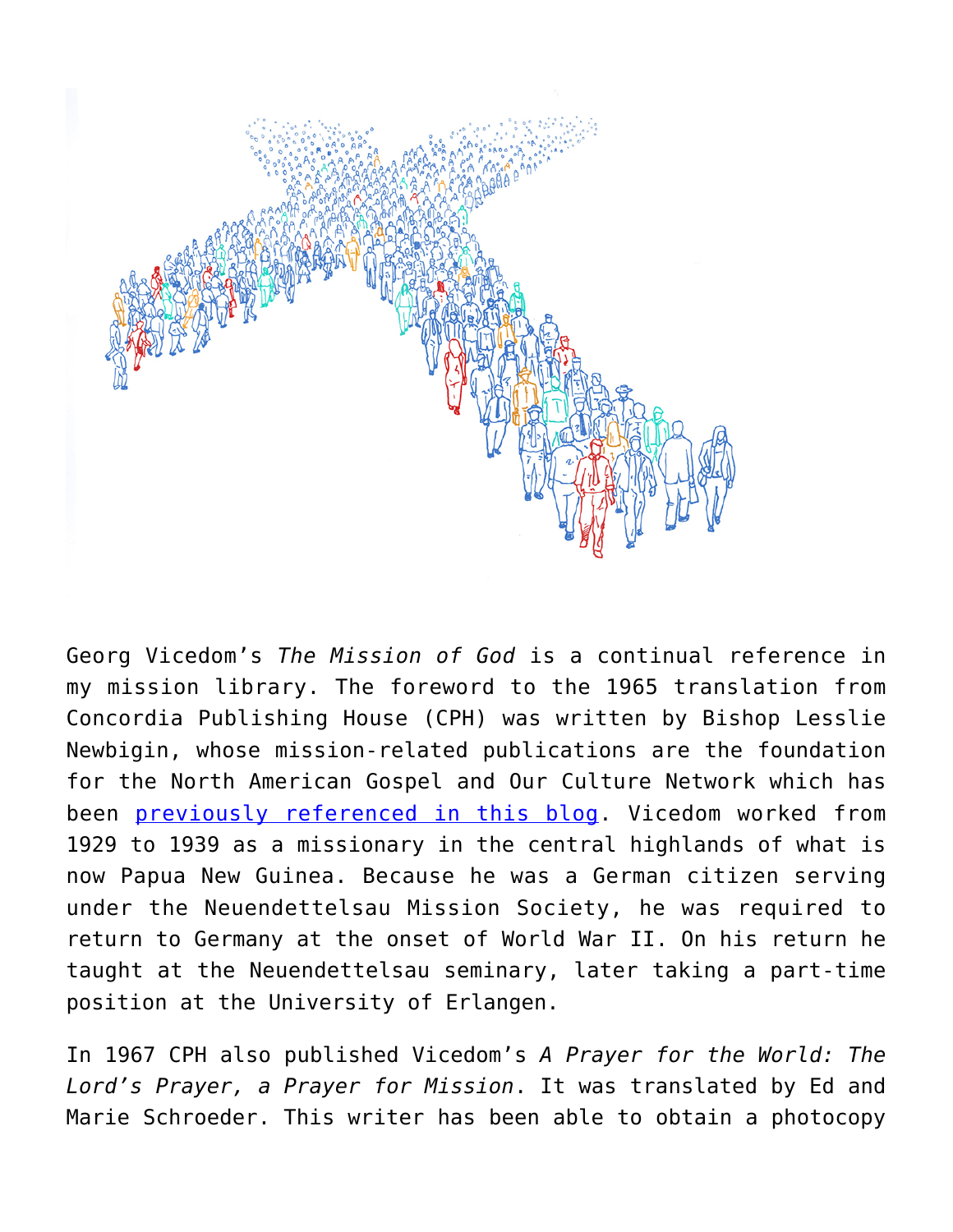of that out-of-print treasure. A summary and review have long been on the to-do list, and both now follow.

## **Summary**

The first three chapters of *A Prayer for the World* are foundational for Vicedom's understanding of the Our Father [his continual nomenclature for what we normally term the Lord's Prayer] and mission. We are to keep in mind "the vision of the whole world with all its unredeemed humanity…since modern unbelief has spread so far, there is no nation that is not mission country, and there is no church group anywhere that does not find itself in mission country" (6). We are to keep praying the Our Father because "only through prayer can God transform her [the church] into a vessel for divine activity" (15).



Chapters four and five unpack mission in the seven petitions of the Our Father. It is a whack on the side of the head to realize the significance of Vicedom's raising up the plural nature of the pronouns in the prayer: 'our', 'we', and 'us'. 'I', 'me', and 'mine' are never used—even though the Lutheran truism of "curved in on the self" is our regrettably normal point of view. That's not the way it is to be. "Our" is the point of view of the community of faith, praying for the whole world—a community continually being sent into the world where "His church is His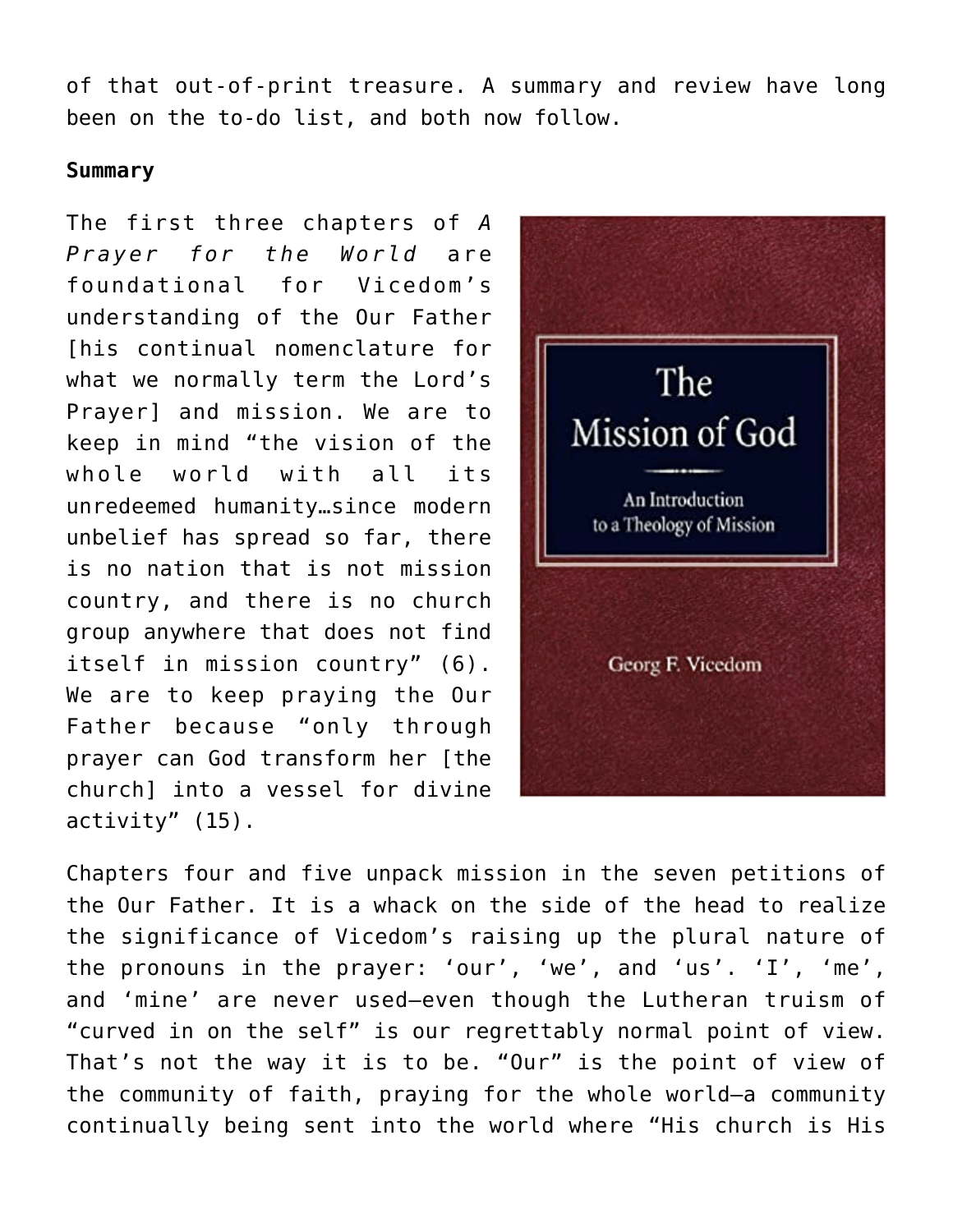gift to men" (16). Notice that the word 'others' does not fit this plural identity; not different, but all family. No superior/inferior.

Hallowed be your name: Up front, Vicedom states that "mission has the significance of leading men to let God's name be hallowed among them" (53). He notes that in Acts 9:15 and 15:14, and in Romans 1:5 and 15:9, "the hallowing or glorifying of God's name is equated with proclaiming and extending it" (55). He further describes this as giving those who pray the Our Father a vocation in which "they are made coworkers with God" (56). This echoes the "laborers in the field" image of Matthew 9:38 which Paul picks up when he names people as coworkers.

Your Kingdom Come: Vicedom jumps in immediately to point out that announcements about the Kingdom of God are made in the context that "the world is already the kingdom of someone else, the prince of this world" (58). This invasion of the message of a new kingdom sets up immediate conflict, to say the least. Vicedom describes the new kingdom at some length:

The Kingdom of God is God's new order, which began with Jesus' coming on earth and which He makes a reality in His church among sinful mankind: new relationships with God, the kingdom of faith, the order of love, the kingdom of the truth, a kingdom of righteousness among men, a kingdom of peace, a kingdom of life, of hope, of forgiveness of sins (61, compressed).

In the face of those who claim an exclusive place, Vicedom urges a holy humility and an expansive worldview: "God will not allow Himself to be made into a private God. He is the Lord of all men" (63).

Your Will Be Done: "He who prays the Our Father should always have the world map before his eyes" (81). With this conclusion Vicedom reinforces his continual contention that God's people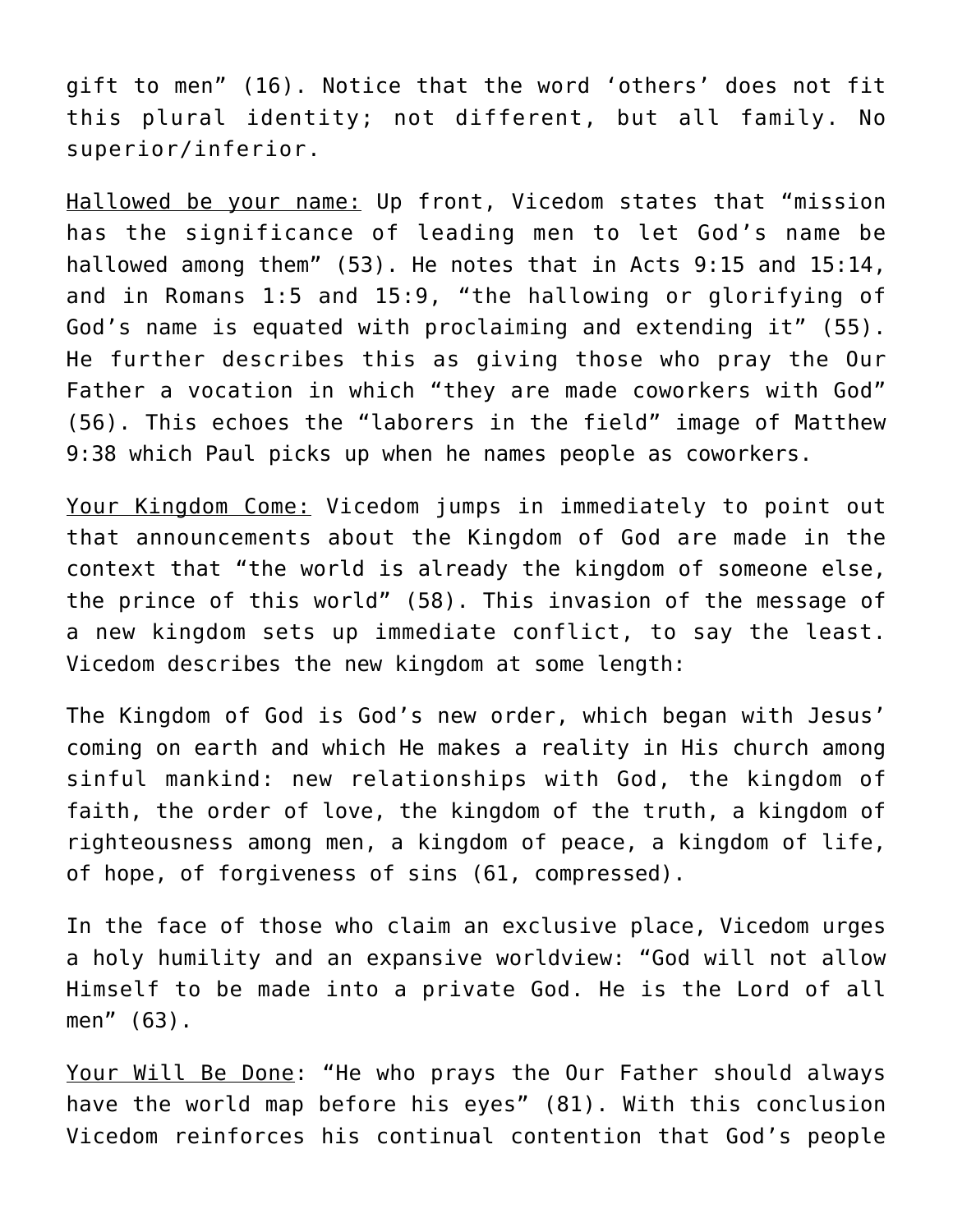keep praying His will be done "in us, for us, and through us" (70). Coworker language continues in this section of the book.

Vicedom then turns to the second section of the Our Father, pointing out that the last four petitions "describe the action of God in His church for enabling her to carry the Gospel further" (88).

Daily Bread: Vicedom notes that the "us" of this petition connects with the "our" in the Father back in the introduction to the prayer. "Thus, we are bound together with all believing and praying men…when we pray Our Father, we pray as members of the whole human race" (89).

Following a section where Vicedom describes the church's special responsibility to work for social justice in the light of Matthew 25 as an extension of daily bread, we read:

Thereby the fourth petition points us further to our own cares about our livelihood. It has a mission reference just as the other petitions do. In their case about their human existence, Christians cannot step out of fellowship with men; they can only share the gifts of daily bread with them (91).

Forgive Us: "When a man receives the forgiveness of sins, he also receives the knowledge that he must pass on the Gospel of forgiveness to those who need it for their salvation…. Forgiveness is always a liberation for witness and service" (97). A few pages later Vicedom adds, "Forgiveness of sins is the foundation of the mission task" (102-103).

Deliver Us From Evil: "The final petition indicates the Goal of God's action. With the destruction of evil God's kingdom will once again encompass everything that God has created. The ultimate goal should always shape the work of the church and her missions" (128). This churchly mission is lived in the conscious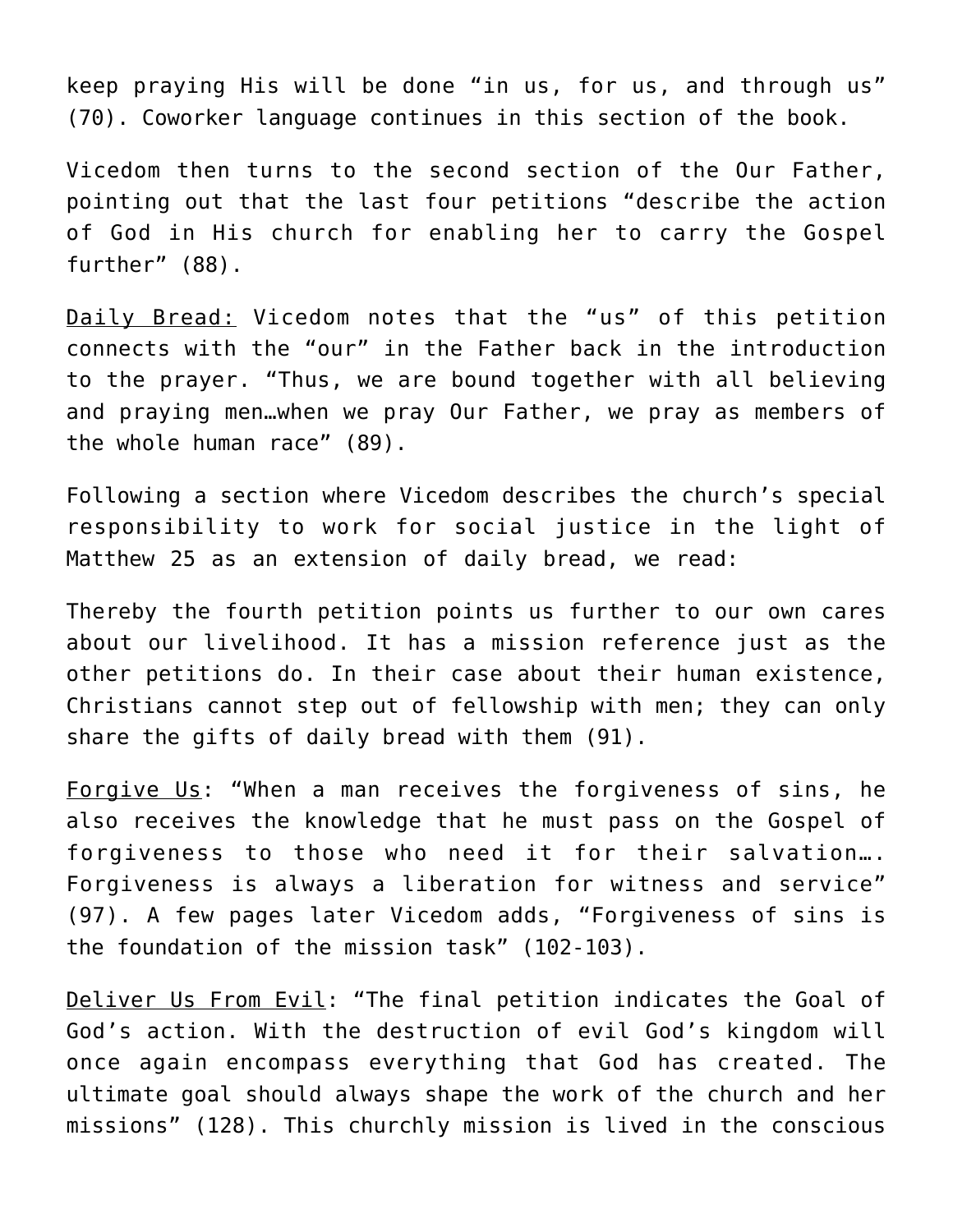recognition of the patience of God. "God's patience makes mission possible by postponing the judgment" (128). In other words, while we may wish to pray "e'en so Lord Jesus quickly come," we should probably be petitioning God for patience because we have so much unfinished work to do.

## **Review**



- 1. Vicedom has made his point about mission running through the Our Father. As we are living in a time of division, a time of focus on fulfilling *my* needs, this prayer of the church brings a refreshing word about inclusion for all of us. How greatly we need the reminder that mission is beyond the walls; it is "with" people, not "to" people, with a worldwide view of mission and service.
- 2. "Today every church lives in mission territory" (116). In years past my workplace intentionally began to use the term "mission outpost" to describe all congregations in the judicatory. Little did we realize that this was Vicedom's language from the 1960s. One letter was addressed to "mission congregations." It received a rather surly response: We are not a mission congregation! After at least two years of work, the understanding of each congregation as outpost of God's mission had barely scratched the surface.
- 3. One cannot help noting the whining complaint of some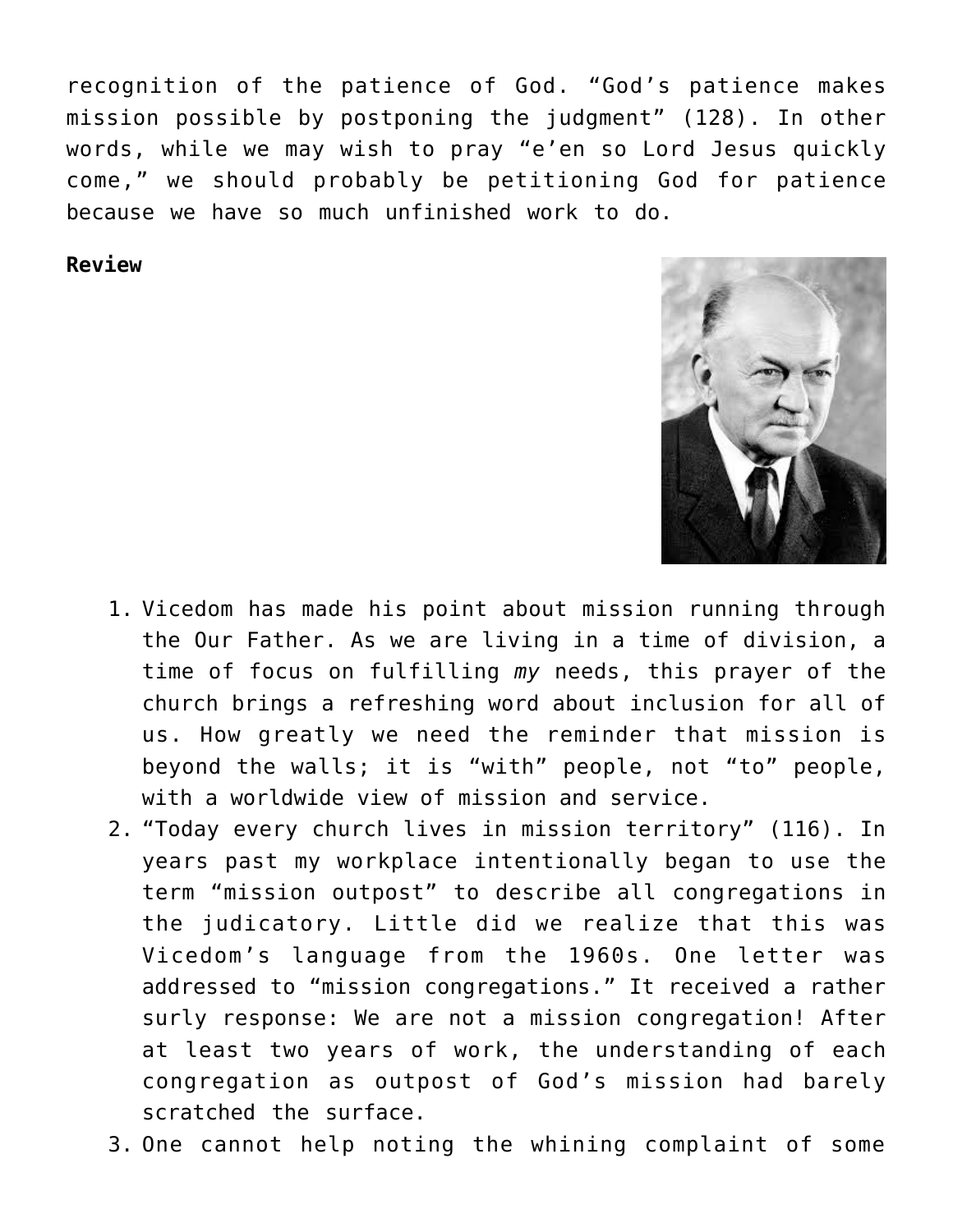contemporary Christians that "they" are persecuting us for our faith. While such whining is hardly an effective strategy for gathering new people into the faith, it should be pointed out that invading the prince of the world's kingdom is not a painless endeavor. Resistance is normal and to be expected.

- 4. Bringing social justice into "daily bread" may be a surprise for some. Vicedom certainly takes us beyond bread and fish to caring and compassion for others. For the people of God to be advocates for the hurting and left behind is a large part of our contemporary challenge. It was most curious to learn a few years ago that the German government has a department of *diakonia*, the New Testament word for being servant to others. The U.S. Department of Health and Human Services pales by comparison.
- 5. A small point—perhaps even trivial. I was struck by how often Vicedom—or the translators, bound by the English conventions of the day—used 'men'. Yes, 'men' can stand in for humanity. But cultural sensitivities in our times require more inclusive language: men and women or even women and men, people of God, community of faith.
- 6. Good Shepherd Lutheran Church in Florence, Kentucky, celebrates its twenty-fifth anniversary this year. God be praised for their faithfulness in mission. This essay is dedicated to them. As the writing began for this project, a telephone call from the anniversary committee alerted me to a potential celebration service in September, COVID-19 permitting. The people of Good Shepherd were also instrumental in identifying and assisting the development of a new congregation about fifteen miles down the interstate. In mission we need to keep starting new outposts while strengthening and encouraging faithful mission in every congregation. And so, we keep praying: Our Father….